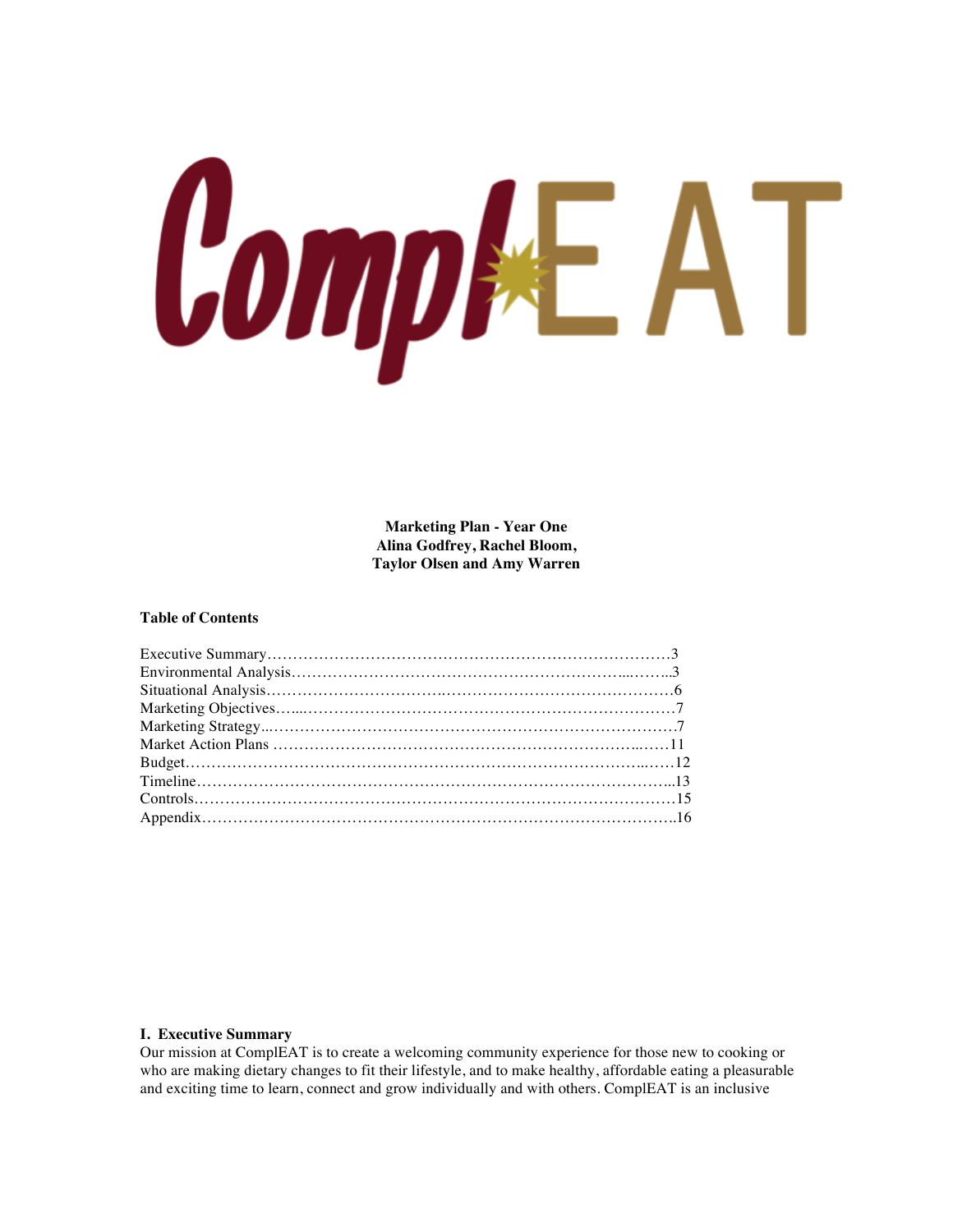product that offers the tools and support needed to cook wholesome, tasty meals in order to be selfsupportive and healthy while reaping the benefits of being a home cook.

ComplEAT consists of a simple, highly searchable and customizable community-based cooking website, along with companion cooking kits. Our product will initially be targeted at Millennial and Gen-X men located in progressive areas of the U.S., with plans to expand to additional demographic areas and likeminded market segments. We'll put a stake in the ground with heavy online and in-person events, building a heavy fan base with user-generated content that puts real people front and center.

Men like to cook and they like to eat. ComplEAT will help them do it better.

# **II. Environmental Analysis**

**Target Market Analysis:** We will invest initially in two target markets: Millennial and Gen-X males aged 18-38 new to cooking or new to a dietary lifestyle, such as gluten-free or vegan. Our research indicates that men in this age group represent a growing and underserved market. First, men are more involved than ever in household cooking, whether they are single, married or have children:

- 51% of men in the U.S. were the primary household grocery shoppers in 2011, up from 14% in 1985. – *Store Brand Decisions*
- 39% of men say they're primarily responsible for cooking. *Adweek*

However, it's not that men are being forced to do something they dislike:

- Men enjoy preparing meals more than women (men 82 percent, women 75 percent) *Allrecipes.com*
- Men enjoy eating more than women (men 91 percent, women 88 percent) *Allrecipes.com*
- Men are willing to spend more time preparing meals than women (57 percent of men say "40 minutes to as long as it takes" is acceptable while 52 percent of women prefer to limit cooking time to 0-40 minutes) - *Allrecipes.com*

This growing market is woefully underserved. The big brands in food (Food Network, Epicurious and All Recipes) cater to women and generally women over 40. Where they do branch out to target men, they do so in a stereotypical "dude food" way, e.g. Guy Fieri. We believe there are a large number of men interested who aren't interested in acting out the more stereotypical image of masculinity and are genuinely interested in food and a food resource that speaks their language. In fact, 70 percent of men indicated that they are more interested in visiting a men's food site than a general food site. Finally, our target market has the makings of loyal, long-term customers:

- Men are more brand-loyal and less focused on promotions than women  *Store Brands Decisions*
- In advertising, men do more product research in packaged-goods categories than women, and, because they're often newer to the categories, prefer ads with more information - *AdWeek*
- 40 percent of men prefer to do their shopping online, vs. 31 percent of women *AdWeek*

Men represent a large potential market for this product in its infancy. As we grow, we will expand to other markets including busy young professionals, baby boomers and any first-time cook or current cook making a lifestyle change.

**Product overview:** ComplEAT is a suite of web tools and cooking tools designed to help new cooks in our target market develop their cooking skills, including:

- a highly interactive website with superior search capabilities that makes finding tailored recipes a snap, serves as an educational resource that is highly shareable via user profiles and connection to social media
- virtual cooking support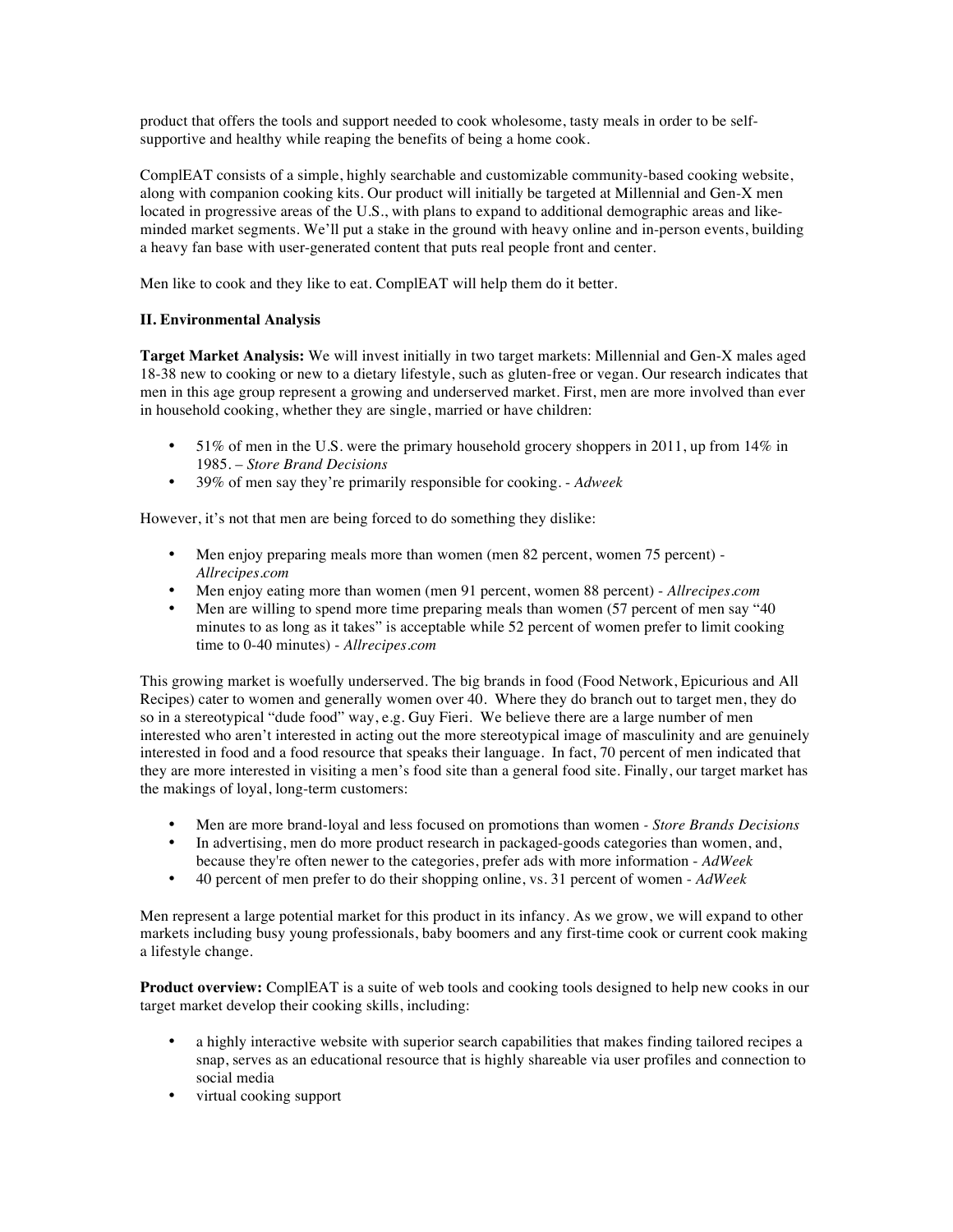- simple, original content that is both expert and user-generated
- easy connection to order needed food and cooking tools directly from our site or fulfillment partners like Amazon, Amazon Fresh or Safeway
- simple, stylish and affordable sets of cooking tools beginning with basic cooking sets to cuisinespecific sets such as pasta, seafood, or Chinese.
- an accompanying book and e-book of expert and user-generated content
- a companion app for Apple and Windows products

**Macro-Environment Factors:** The major macro-environmental factors affecting ComplEAT are economic and cultural. The economic downturn has meant that more people are cooking at home, and specifically more men are cooking at home. The pending economic upturn may mean that people can afford to eat out more. As this occurs, ComplEAT will focus more on the long-term benefits of eating at home as we woo potential customers.

Americans are exhibiting an increased desire to and in many cases a need to eat healthier, unprocessed foods. They are also adopting a range of specific dietary restrictions in increasing numbers, from paleo to gluten-free to vegan, both for health and appearance reasons. Foodie and DIY culture are also impactful forces, as having the know-how to make exquisite food and drink becomes increasingly desirable. Considering that cooking at home is the best way to accomplish all of these goals, our product is positioned well to benefit from these cultural shifts.

Another cultural force is that of gender stereotypes. There is a decreasing but still present perception that women own the home kitchen, and men own the barbecue. A man who knows his way around the kitchen may also be considered effeminate. While this stereotype is changing as more men acknowledge their desire to cook, we will tie our product debut to progressive locales where gender norms are more quickly becoming obsolete.

**Micro Environment:** Customer markets and competitors are the major micro environmental factors affecting ComplEAT. Our Year One growth may be limited by the size and nature of our chosen customer markets, Millenials and Gen-X men in progressive cities. This is a niche market, and we will have to work hard to make sure we are taking the right steps to reach them early and often. In addition, this customer market has not been properly addressed by existing competitors, and may be slow to try a new one.

Competitors will be hard to pin down as we're selling a bundled experience and community, not one single item. However, the market is quite cluttered with competitors who either does content or products well. There are some big names in food we will have to navigate around, including Food Network. There are also several cooking sites, cookbooks and cooking shows that are targeting men. Our position as a community that focuses on health, growth and well-being will keep us ahead of sites that focus on "man caves" and other stereotypical male terms and marketing. Our main competition on the cookware side is OXO, and we'll have to rely on smart design, affordability, the ease of purchasing a complete kit and the experience that comes with it (online community) to win customer mindshare.

## **III. SWOT**

| <b>Strengths</b>                                                                                                                                                                                                                                                                                                                                                                                                                                                  | Weaknesses                                                                                                                                                                                                                                                                                                                                                            |
|-------------------------------------------------------------------------------------------------------------------------------------------------------------------------------------------------------------------------------------------------------------------------------------------------------------------------------------------------------------------------------------------------------------------------------------------------------------------|-----------------------------------------------------------------------------------------------------------------------------------------------------------------------------------------------------------------------------------------------------------------------------------------------------------------------------------------------------------------------|
| Unique selling proposition integrates online<br>$\bullet$<br>recipes and purchase of required food and<br>cooking tools in a one-stop shop<br>Strong competitive position as a resource for<br>٠<br>acquiring and sharing food knowledge<br>Strong knowledge of target market<br>٠<br>Market research supports the latent need for<br>٠<br>our product<br>Access to low/no cost content creators<br>$\bullet$<br>Executive team's balanced industry,<br>$\bullet$ | Unknown brand<br>No relationships with brick and mortar<br>retailers or distributors<br>• Position as an "online community" with<br>robust website functionality means<br>continuous capital investment<br>Need for fresh, affordable cooking tools to<br>$\bullet$<br>thrive in a highly competitive field means<br>continuous investment in product<br>development. |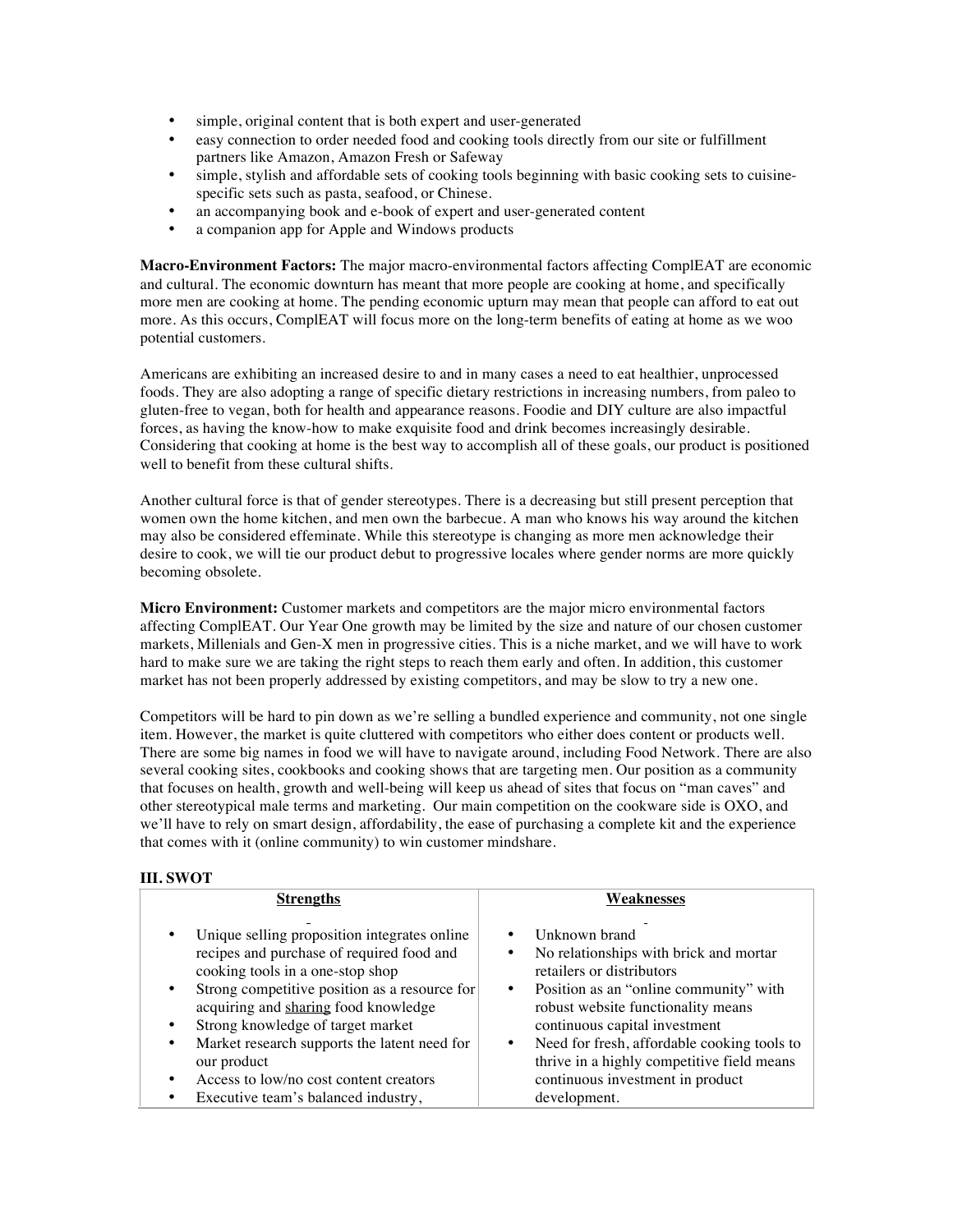| management and communications expertise                                                                                                                                                                                                                                                                                                                                                                                                                                                                                                                                                                                                                                                                                                                                                                                                                                                |                                                                                                                                                                                                                                                                                                                                                                                                                                                                                                                                                                                                                                                                              |
|----------------------------------------------------------------------------------------------------------------------------------------------------------------------------------------------------------------------------------------------------------------------------------------------------------------------------------------------------------------------------------------------------------------------------------------------------------------------------------------------------------------------------------------------------------------------------------------------------------------------------------------------------------------------------------------------------------------------------------------------------------------------------------------------------------------------------------------------------------------------------------------|------------------------------------------------------------------------------------------------------------------------------------------------------------------------------------------------------------------------------------------------------------------------------------------------------------------------------------------------------------------------------------------------------------------------------------------------------------------------------------------------------------------------------------------------------------------------------------------------------------------------------------------------------------------------------|
| <b>Opportunities</b>                                                                                                                                                                                                                                                                                                                                                                                                                                                                                                                                                                                                                                                                                                                                                                                                                                                                   | <b>Threats</b>                                                                                                                                                                                                                                                                                                                                                                                                                                                                                                                                                                                                                                                               |
| Cultural/lifestyle - rapid increase in foodie<br>culture, healthy eating, niche diets, DIY<br>ethic and men's attention to image.<br>Economic – less disposable income during<br>$\bullet$<br>the recession has increased the attractiveness<br>of eating at home. Job loss for men has<br>increased the number of men responsible for<br>or involved in food preparation.<br>Millennial and Gen-X men both represent an<br>under-served niche market in food<br>preparation, both online and in retail outlets.<br>Most competitors not well-connected to<br>retail channels and not using sharing as a<br>backbone, meaning they either do products<br>well (OXO) or content well (Epicurious,<br>Cooking for Engineers). Doing both well is<br>our opportunity.<br>Robust search functionality means we can<br>deliver more relevant content more quickly<br>than most competitors. | Competitors have stronger brand names<br>(AllRecipes, Food Network, Epicurious)<br>Improving economy might result in less<br>cooking at home and fewer men at home.<br>Companies active in convenience/prepared<br>foods, such as grocery stores, may encroach<br>on our space with healthy, affordable food<br>options<br>Low barriers to entry for new competitors<br>means we could quickly be displaced.<br>Existing and better-funded competitors may<br>٠<br>be well-positioned to directly compete by<br>improving the utility, user-experience and<br>service portfolio, leveraging their brand<br>strength and budget to quickly gain mind<br>space with consumers. |

## **IV. Marketing Goals and Objectives:**

- Meet sales targets for year one
	- o Gain new customers
		- 1MM unique hits per month
		- Projected growth of  $.5$ MM unique visitors  $100,000$  starter kit units sold
		- 100,000 starter kit units sold
		- $\blacksquare$  100,000 premium subscriptions sold
		- **S250K** in app upgrades
		- **S70k** in affiliate programs
	- o Nurture repeat customers
		- 10% of kit customers purchase additional kits or kits for someone else
		- 5% of unpaid users recommend to a friend online
		- $10\%$  of premium site users recommend to a friend without incentive, 20% with incentive
	- o Achieve healthy browse-to-purchase numbers
		- 20% of browsers buy a subscription, product or food
	- o Establish and retain ad revenue
		- **S500k** in site ads
			- **Establish ourselves in the industry** 
				- Become one of the top 10 food websites
				- Achieve positive brand recognition as measured by third-party survey at conclusion of year one

#### **V. Marketing Strategy**

**Positioning**: ComplEAT is **the** resource for helping people prepare and share healthy, affordable food at home that reflects their individuality and creativity. Because we are targeting those who are new to cooking or new to a cooking lifestyle, we will position ourselves as simple, stress-free and welcoming. Everything about our suite of products will be accessible yet stylish and affordable but not cheap. Our focus on shareability and customizability will provide differentiation and accelerate our growth.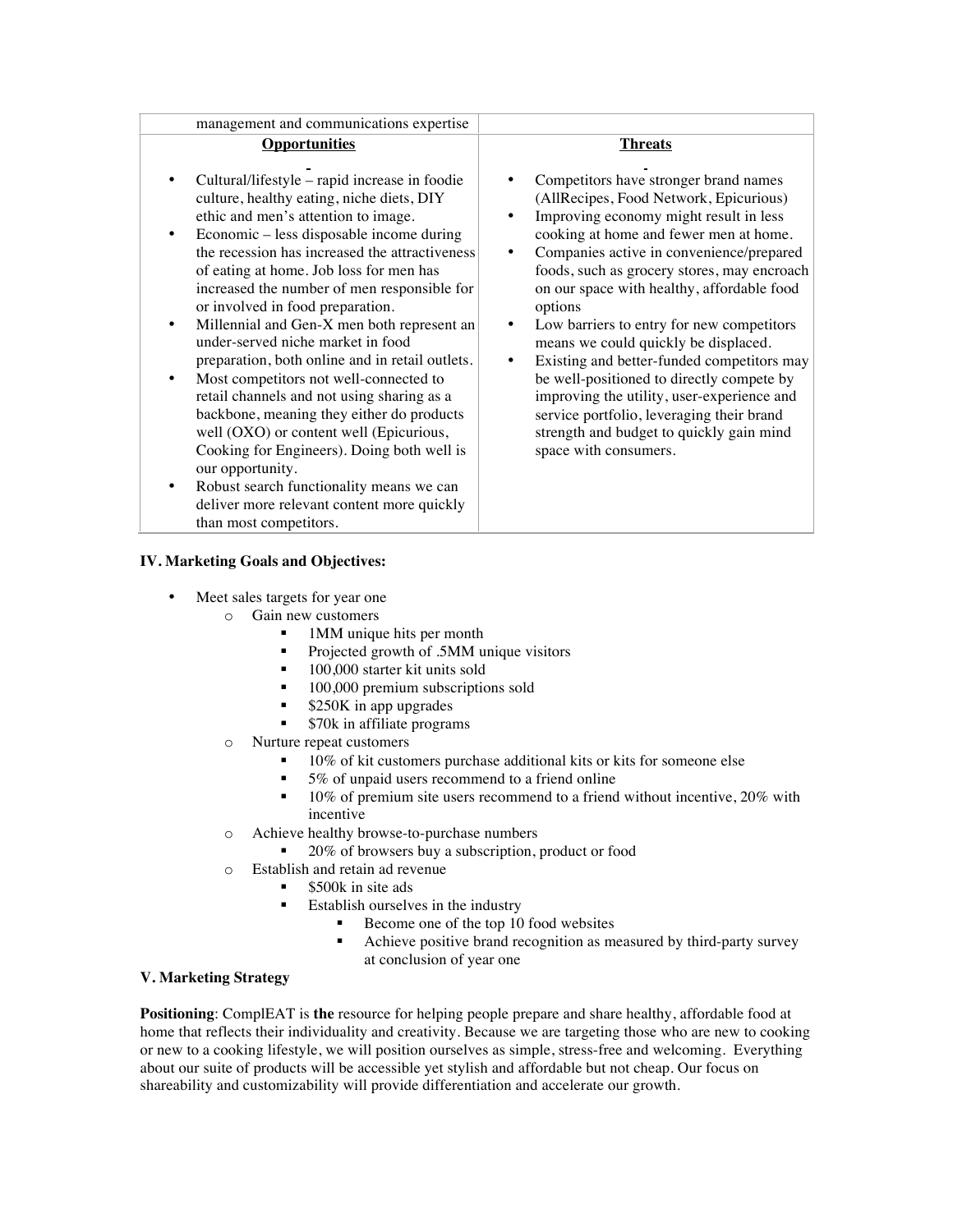**Product**: We will offer two products in our first year – a website and a cooking kit. The heart of ComplEAT is the online community. It contains expert and user-generated recipes, videos and cooking lessons that will grow as the audience does. It was built to be highly searchable and easy to navigate, delivering the user their desired content in three clicks or less. The simple, uncluttered and image-heavy layout was designed to make the user comfortable and confident. A key function is advanced searching and filtering, allowing the user to find the most relevant recipe for their needs and preferences, whether it's gluten-free, paleo or needs to ready in 30 minutes.

Our user can also choose to buy the groceries and equipment needed for their recipe using geo-location and one-click connection to the nearest delivery service, grocery store or retail store. The site was also built to share, and is highly integrated with major and up-and-coming social sites, especially YouTube, Twitter and Instagram (to capitalize on our target market's existing love of sharing what they're eating).

To further encourage sharing, we will post exclusive recipes from popular food bloggers as well as users, and have users rate and share their experience preparing the recipe on their unique profile called "My Feed." We will rely on ads for a portion of our revenue, but will work to keep them hyper-relevant and limited. Users can upgrade to a premium subscription for an ad-free experience with 24-hour live chat for cooking problems, delivery service for groceries and a videogame feature that unlocks further perks. To keep users connected, we will release an app containing a shopping list feature, a "reminder" feature, a "where to get it" feature, glossary, recipe search/customization function, purchase feature for the kit, and be available ad-free as an upgrade.

The kit will include every utensil and piece of cookware needed to cook simple, healthy meals. The kitchen section of a retail store can be quite overwhelming and expensive when you buy piecemeal. Because our aim is to help beginners get cooking quickly and without stress, our kit will deliver the basics needed to cook many good meals at home. Many items double as other utensils and cookware, and the products will be designed to look good and efficiently use space.

As we expand, we plan to offer more advanced and cuisine-specific kits, like pasta, seafood and Chinese cooking that will include tools like pasta pots, a big serving bowl, a citrus grater, a wok, etc. The kit comes with a month's subscription to the premium content on ComplEAT's online community. As our user community builds, we will look to add companion products like a book, cooking classes and retreats.

**Price:** ComplEAT is priced to be affordable for our target market, who likely has limited disposable income regardless of the priority they place on cooking. By making it affordable to start with ComplEAT, we aim to gain long-term customers as they get hooked on cooking at home and their income level rises Pricing is as follows.

- ComplEAT Community:
	- o Basic subscription: Free
	- o Ad-free subscription: \$5/month
	- o Premium subscription: \$30/month
	- o App: \$2.99
	- o Kit: \$100

**Placement:** The online community is hosted at www.compl-eat.com. ComplEAT kits are sold online on our website and fulfilled by amazon.com, and also directly on amazon.com. As we partner with grocery delivery services like Safeway and FreshDirect, we will gain priority placement on their sites as well. Gaining new customers through brick and mortar stores is also essential to establishing a broader customer base and cementing our brand in the consumer's mind. Kits will be sold at Target, as well as select specialty retailers in our starter markets along the East and West Coasts.

**Competitive Strategy:** The market is cluttered with several direct competitors and many indirect competitors with a strong brand presence and significant reach. And with relatively few barriers to entry, at least in websites, building a sustainable competitive advantage early is essential. We will use a **focus strategy** and more specifically, a **customer intimacy strategy** in order to satisfy our target market's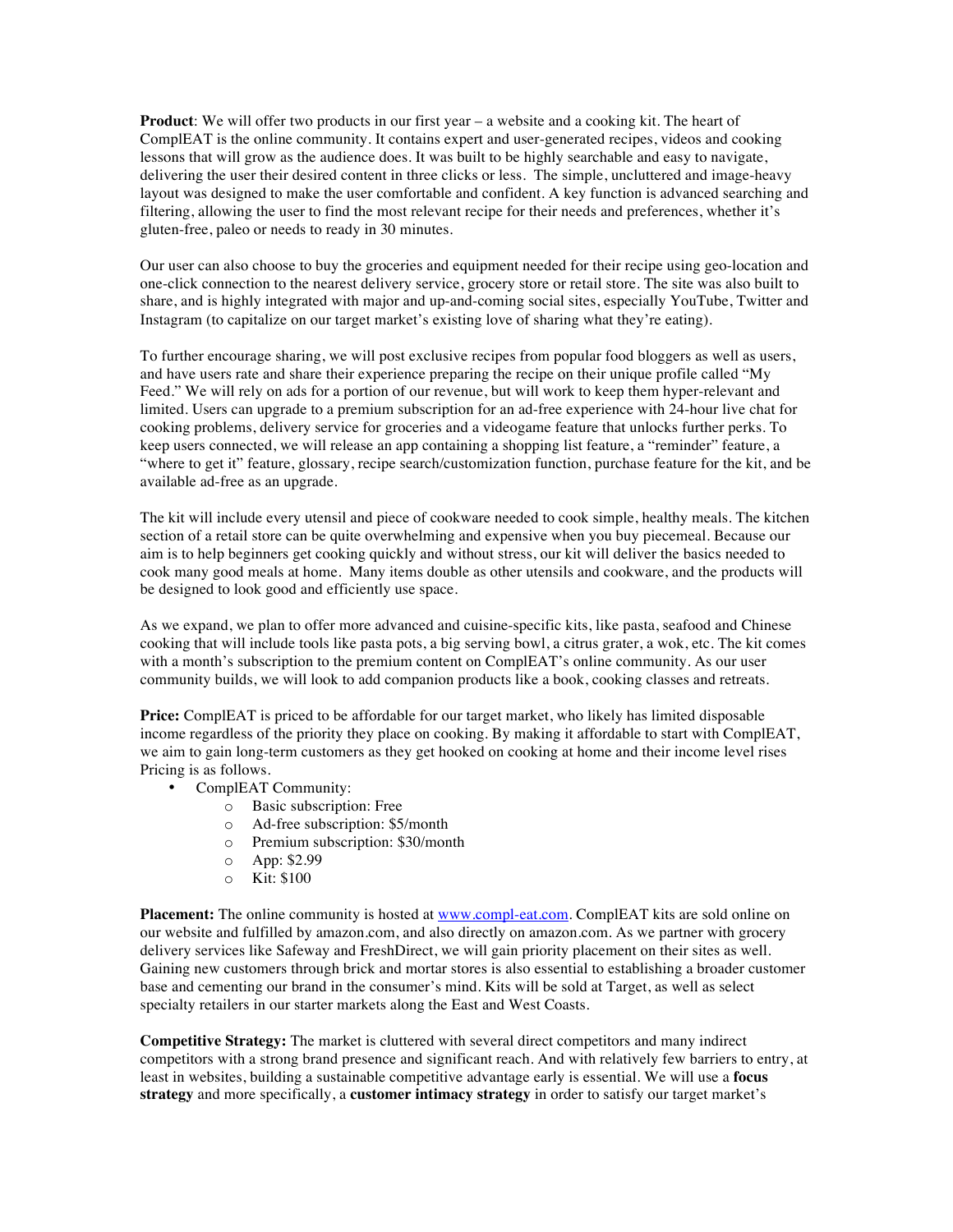unique need better than anyone else. We will avoid head-on competition with larger companies like Food Network, Epicurious, AllRecipes, and the numerous companies manufacturing cooking equipment like OXO by offering a community cooking experience. We will penetrate the noise and reach our target market using low-cost, guerilla tactics that meet our target market where it is (and where a current hole exists with the competition), like enlisting bloggers, encouraging reviews, rewarding sharing and user-generated content.

**Promotion:** ComplEAT is built to be highly shareable and user-driven. Because of this, many of our promotional activities in Year One designed to establish a fan base that will grow business in future years. Information about ComplEAT will be available via the internet, in-person events and at retailers. We will target potential users directly via online advertisements on sites and blogs pertaining to food, men's health, men's interests, gaming, comics and online dating.

Of particular interest are sites that are partial competitors, such as The Art of Manliness. We'll also target customers who would buy kits or subscriptions as gifts on Facebook, on traditional food sites and other sites geared toward women. We will also engage potential users in person at retailers and at hosted events at farmer's markets, grocery stores, music and culture events like South by Southwest (SxSW) and Comic-Con.

We will also host low-cost contests to obtain user-generated content and drive up membership. Finally, we will make coupons readily available and conduct seasonal promotions. To establish a name for ourselves in the foodie community, increase website content and build up recommendations, we will engage in major outreach efforts to popular and up-and-coming food bloggers.

We will offer free kits and incentives for creating content, where contributors will be paid according to clicks on their recipe pages. Finally, we will create fans for our suite of products in the distribution channel with regular visits to and education sessions with our retail partners.

## **VI. Activities and Responsibilities**

- Recruit food and health bloggers to write reviews and submit content and become advocates for our site and products. Reviewers will be compensated in site recognition via links, products for review, free swag and free entry to select events to cover them as press.
- Contact food companies to review their product on the site and when possible, set up affiliate plans
- Give kit and subscriptions to opinion leaders online to review and promote
- Build fan base with in-house online specialists who will engage food communities through social media, forums, comments and valuable blog posts and links
- Promote website at media conventions targeting young Millenials and Gen X'ers, i.e., SxSW or ComicCon
- Set up at conventions targeting foodies, health and nutrition
- Give in-store demos at grocery stores like Whole Foods and PCC using their food but our cooking kit and real volunteers to help demonstrate ease of use
- User generated YouTube video contest where the contestants tell (or reenact) stories of their disastrous/hilarious/poignant cooking flops, be it with friends, family or women/men they wanted to impress. Prize will be a 1 year premium subscription, starter kit and \$100 for groceries. We'll then promote said video through relevant social media. Idea is to go viral.
- Find out who would buy subscriptions/kits for the men in their life. Target them as well through appropriate channels
- Promote on Valentine's Day, Christmas, and Graduation Day. Seek out advertising opportunities targeted towards life transition points such as moving, marriage or divorce, New Year's resolutions, birthdays or going away to college
- Advertise on men's health websites, gamer sites, comic book sites and blogs about these topics
- Guest blog on men's health sites and have prominent bloggers guest on our site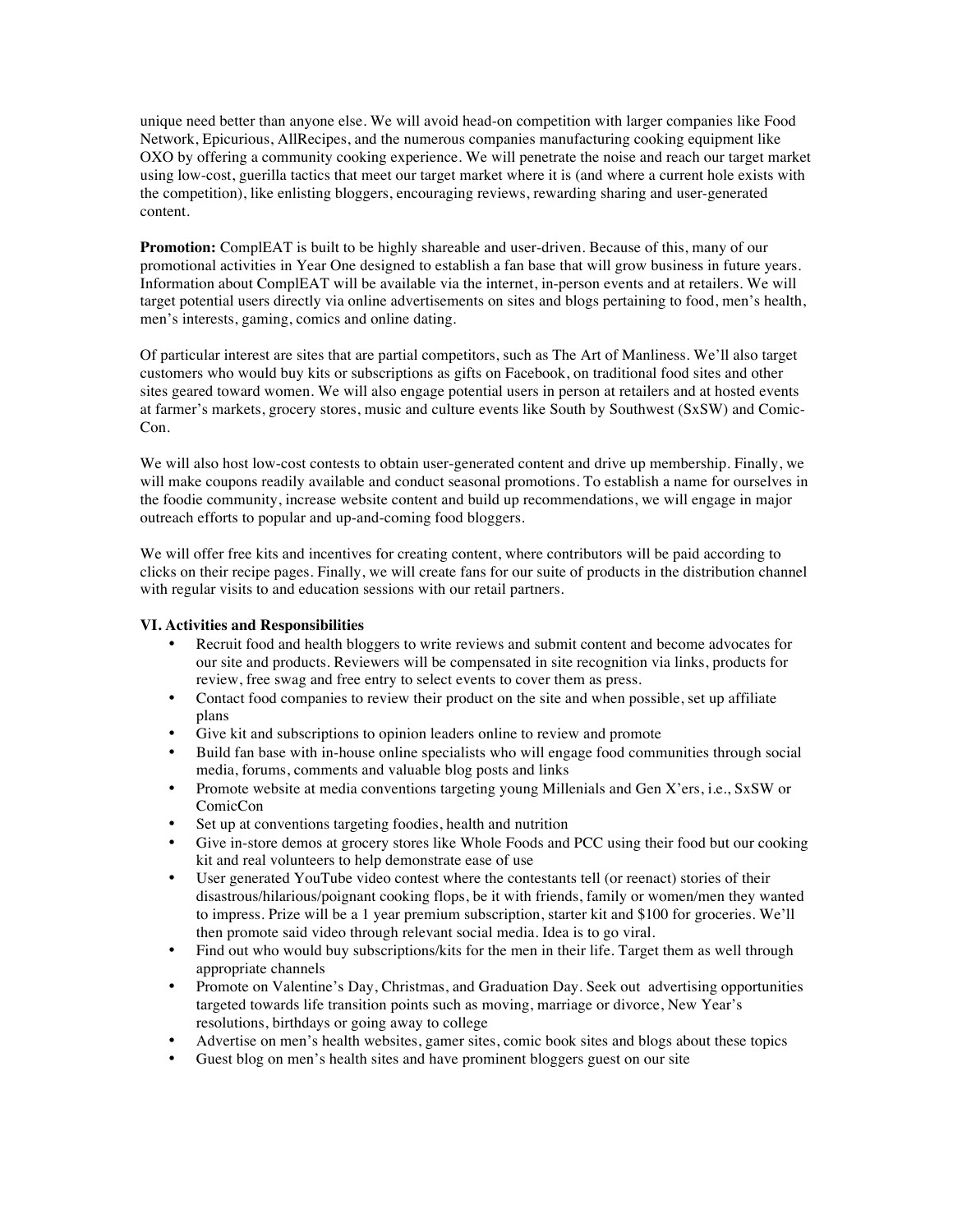- Develop tie-in video-game to be released later in the year to gain valuable points that can go towards unlocking sales codes, free swag at events, while also learning to cook and make healthy choices
- Build community in-site using in-house online specialists
- Offer 2-hour free trial of video game to increase premium subscription sales
- Direct marketing on mobiles, email coupons

#### **VII. Budget:**

We project profitability in the first year, breaking even to initial capital investments within the first three months of business. Our first year's net profit, allowing for taxes and depreciation of initial investments, is projected at \$6,567,613, with a first year IRR of 3188.2%. Major capital expenditures are website development and cooking kit development and production.

The creation of a website like the one proposed would take 6 months if done by retained, in-house programmers, which would include senior software architects skilled in database creation. The cost of retaining world-class designers and programmers for just the website and app creation will cost an estimated \$150,000. The team will be composed partially of freelance web developers and partially of the programmers and designers who will stay with the company on a full-time basis to keep it fresh and optimally functioning, especially as we begin to sell subscriptions and promote our social network.

Our projected app and subscription sales will more than recoup development costs within the first year. We project \$250,000 profit in upgrades to the \$2.99 premium app, and \$1,125,000 total profit from ad-free subscriptions (75,000 at \$5 monthly cost, and 25,000 at \$30 monthly premium level).

The cooking kit will be designed and manufactured by freelance partners who will do it on a smaller, more affordable scale. Freelance designers will create a stackable suite of products in fresh colors that will nest for smaller apartments. We estimate a cost of \$200,000 for the design, production, and distribution of the cooking kit. We expect to make the majority of our first year's revenue from the cooking kit. Its \$100 price point is affordable without sacrificing quality materials, and we expect that 100,000 kits will sell the first year, resulting in \$10 million gross profit. See Appendix A for the full budget.

#### **VI. Timeline**

**January:** Site and app launch. Over the past year, we've been building buzz through cooking demonstrations at farmer's markets, Whole Foods stores, campuses, and similar venues in large cities and college towns on both coasts. Online/mobile advertisements go up on chosen sites and the app. Advertisements will be designed by our in-house web specialists/designers. Our marketing department will arrange which sites to target and negotiate fees or program affiliations. Target those resolving to improve their health/cooking skills for the New Year.

**February:** Launch cooking kit, sending free product to food bloggers and influencers for reviews. Because of its style factor/nesting functionality, send to urban fashion bloggers/influencers as well. Boost initial sales with discounted package of premium subscription + cooking kit online. Advertise as Valentine's Day gift. Work with Target on promotion: ads for cooking kit launch will resemble one of their designer collaboration promos. Work on mix of online ads promoting the cooking kit itself or cooking kit  $+$ subscriptions.

**March:** Reach out to the network we've been building of food bloggers and fans. Have them review our standard and premium recipe subscription services, cooking kit, and app. Our online specialists are reaching out to our first subscribers through the site's social network, encouraging comments, shares, and user-generated content and feedback.

**April:** Cross-promote our recipes by working with food bloggers/celebrity chefs who test out our recipes on their platform. Heavy analysis of initial online marketing push—determine which ad designs/locations are most effective and edit the mix.

**May***:* Launch a summer cooking demonstration tour while section of target market is still on campus. Seek out superfans to lead/assist in demos for travel and perks. Film casual/funny instructional videos to boost YouTube presence. Advertise cooking kits/subscriptions for recent graduates.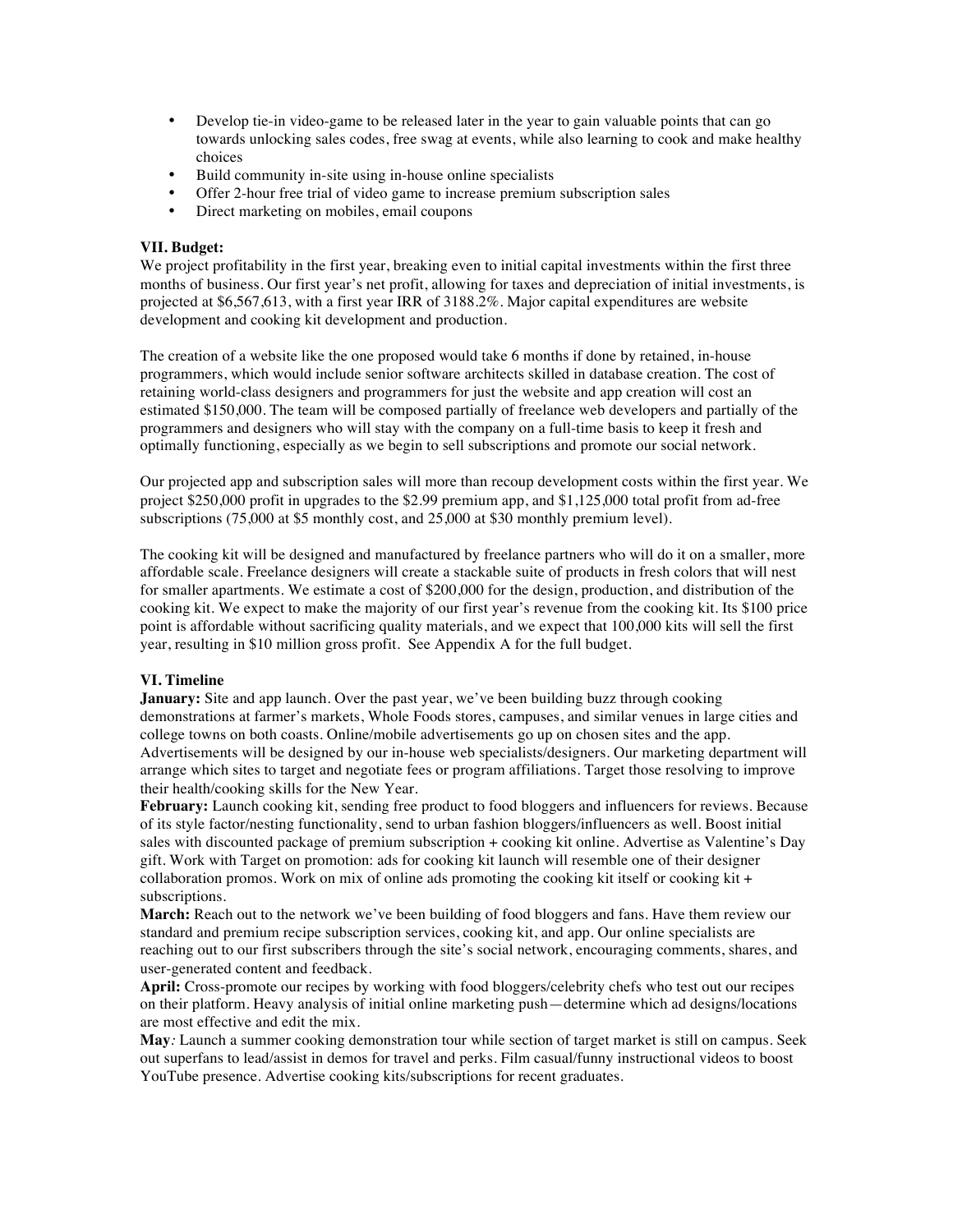**June:** Continue to seek out user-generated content for further recipe customizations, to empower users, and to recruit superfans for official blogging/demo possibilities. Feature users on YouTube, seek out user photos on Instagram to repost on site, and encourage users to interact with online community through quick, engaging staff feedback and regular promotional perks. Make sure our interactions reinforce the sense of community and user empowerment.

**July:** Demonstrate heavily at farmer's markets and domestic vacation destinations during summer months. Build up YouTube content. Rent email data from similar websites/organizations for an email marketing push towards new constituencies using email coupons.

**August***:* Target those returning to college with promotional offers and blog posts offering tips that complement our subscription meal plans, acting as a gateway to subscriptions. Make use of the best of the year's user content for ads featuring real users.

**September***:* Build up income from like-minded affiliates by researching additional chefs, farmers, cookware designers/manufacturers for possible partnerships. Build up product review section of website, with user reviews as well as staff.

**October:** Release video game feature to premium subscribers, linking to discounts and other rewards that will boost sales of cooking kit and affiliate products. Two-hour free trial of video game feature promotes subscription sales. Online ads retooled, promoting different product mix depending on ad location. **November***:* Launch YouTube video contest where contestants tell (or re-enact) the stories of their disastrous/hilarious/poignant cooking flops, be it with friends, family or women/men they wanted to impress. Prize will be a 1-year premium subscription, a cooking kit, and \$100 for groceries. Winning video

will be promoted heavily through social media, with a goal of launching it as a viral hit. **December:** Promote subscriptions/cooking kit sales for the holidays through online ads and a social media push that promotes sharing of our recipes geared towards holiday entertaining. Mobile marketing push targeted towards consumers who want a quick but useful gift solution for a brother, friend, father, or significant other.

#### **VIII. Controls**

We will use four main controls: customer feedback, target market sales, site statistics and retail partner feedback.

**Customer feedback:** Maintain a 99% positive feedback rating from customers on cooking kits. **Target market sales:** We will monitor sales on a quarterly basis, paying special attention to consumption within our target market.

**Site Statistics:** We will judge our performance by browse-to-purchase numbers, time spent on site, number of pages viewed, number of recommendations to friends, quantity and quality of user-generated content. **Retail partner feedback:** Work regularly with our retail partners to understand customer interest in the product, proper placement in the store and reasons for returns.

**Third-party measures:** Track our performance using the Net Promoter Score (NPS®) and the BrandIndex Buzz Score.

**Appendix A: Budget Plan One-Year Budget Plan Company Data** Required rate of return **10.0%** Tax rate **20.0%**